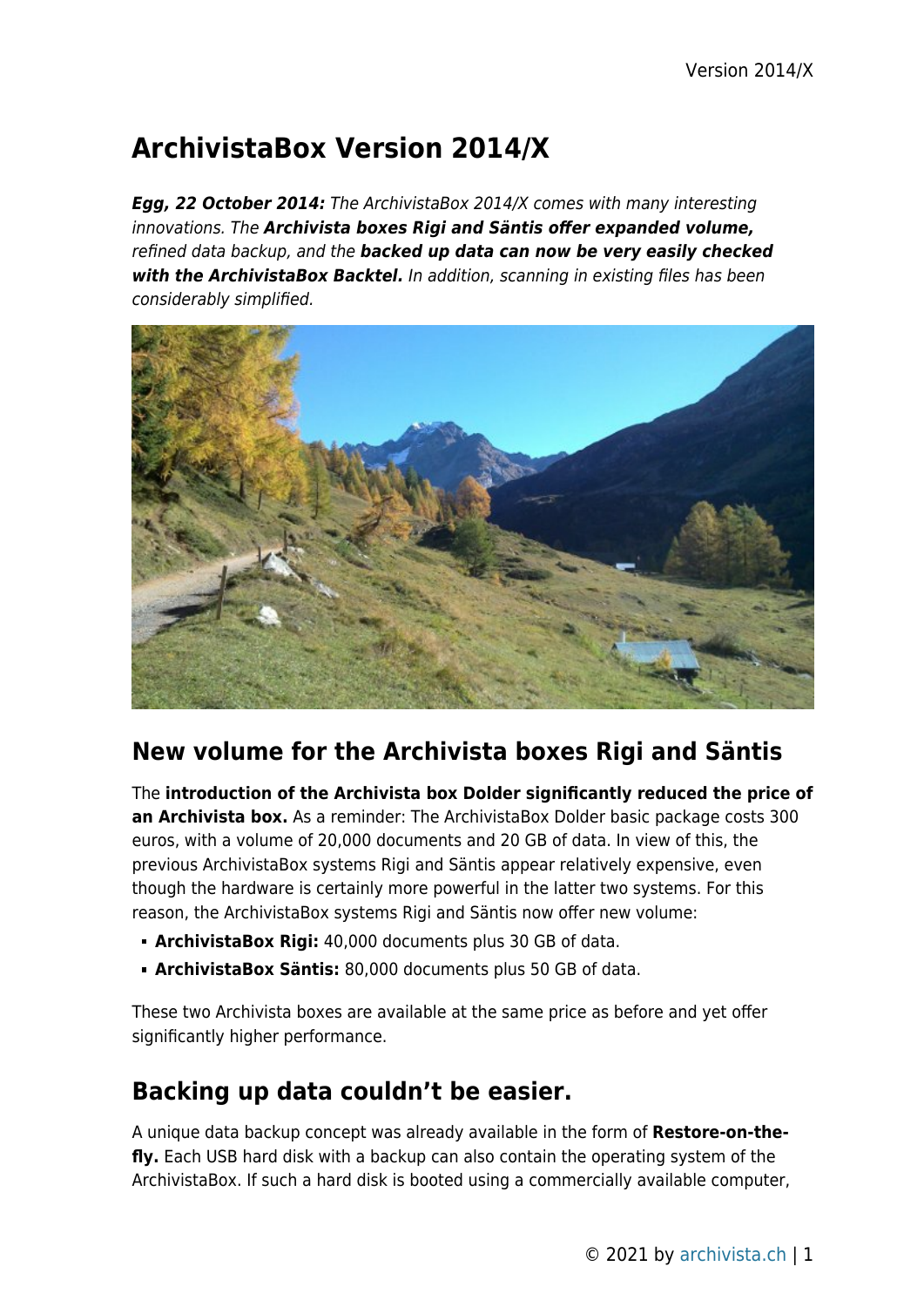the **data backup can be checked at any time without backup restoration as the ArchivistaBox is booted in the main memory (RAM). Thus the data are integrated with the backup disk on-the-fly.**

This concept has proven fundamentally successful. However, two fundamental problems arose in recent months. **First, commercial computers today no longer contain a BIOS (keyword UEFI).** Therefore, booting from an external hard drive on a commercial computer is either no longer possible or possible only when suitable changes are made to the BIOS. This is likely to overwhelm many customers. Besides, making changes to the BIOS can cause the computer to no longer boot the system already set up by Microsoft. **Secondly, Restore-on-the-fly had to be configured to the extent that the IP characteristics had to be determined – and this also represented a hurdle for normal users.**

For these two reasons the Restore-on-the-fly concept has been expanded. **Now, every ArchivistaBox can be used for booting the backup drive.** The special version of the ArchivistaBox that is installed on the backup drive checks whether the backup drive is connected to an ArchivistaBox. If this is the case, **the IP characteristics of the connected ArchivistaBox are used, i.e. manual configuration is not necessary** – the backup can be checked directly this way. After the backup has been examined, it is sufficient to restart the ArchivistaBox in order to continue working with the existing ArchivistaBox.



### **ArchivistaBox Bachtel for all**

#### **DMS cases**

Can checking the data backup (ArchivistaDMS) be any easier than described above? Yes, because with the ArchivistaBox Bachtel, an existing ArchivistaBox does not even require a restart. Further, it does not need to be ensured that the boot process takes place from this hard drive.**Simply attach the backup drive to the ArchivistaBox Bachtel and boot this, and the backup drive can immediately be checked in real time.**

With the **[innovative price of CHF 150.00 or EUR 120.00, the ArchivistaBox](http://shop.archivista.ch/oscommunity/catalog/advanced_search_result.php?keywords=bachtel&x=0&y=0) [Bachtel fits every budget](http://shop.archivista.ch/oscommunity/catalog/advanced_search_result.php?keywords=bachtel&x=0&y=0)** – and every pocket thanks to its 100 gram size. An active 4-port USB hub is included in the price of the ArchivistaBox Bachtel so that external hard drives can also be connected when the power requirement of the external drive is too high for the USB port of the ArchivistaBox Bachtel. The ArchivistaBox Bachtel is suitable for all ArchivistaDMS customers.